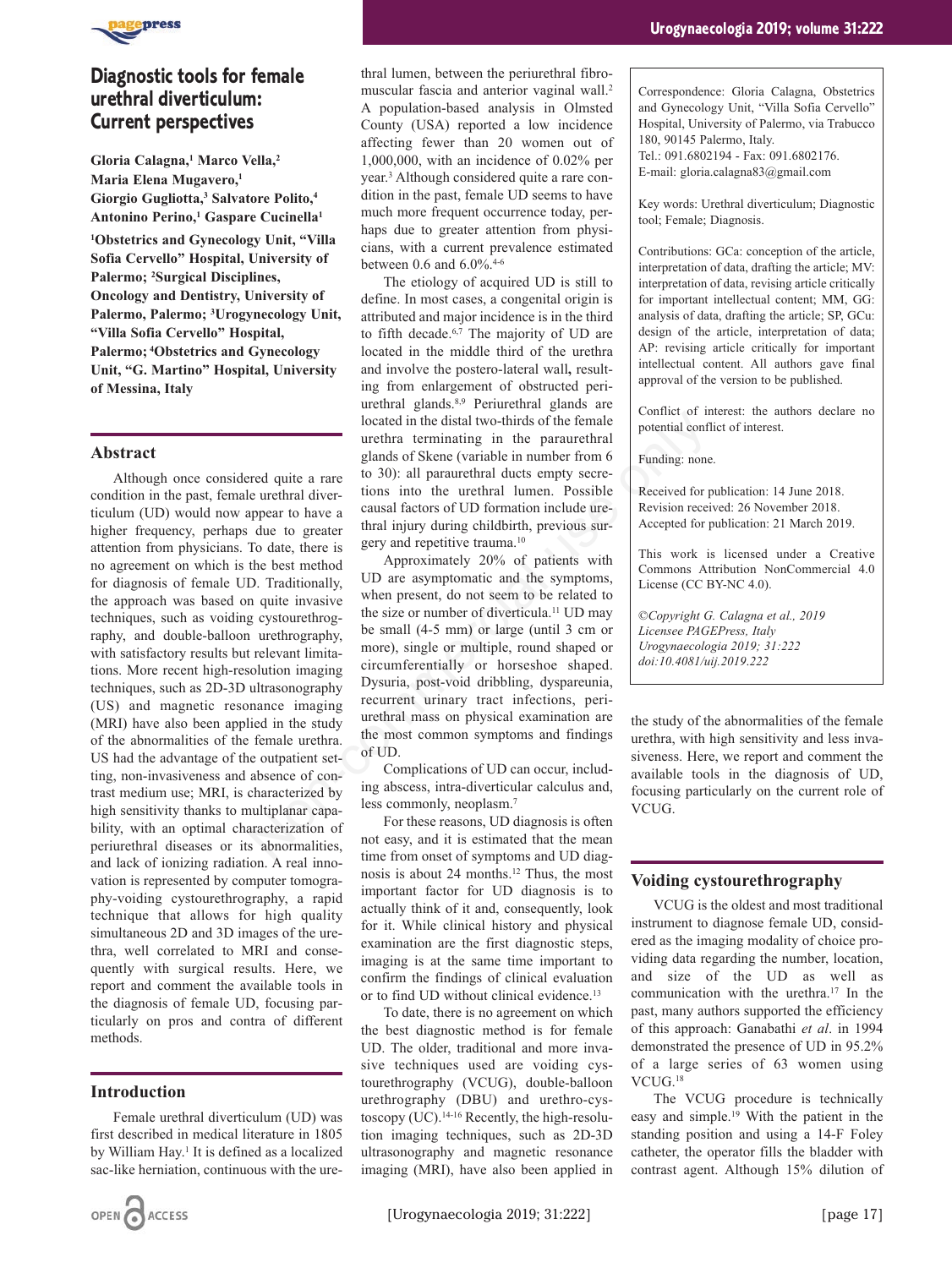ionic contrast medium diatrizoato meglumine produces good images, a non-ionic contrast medium (*Omnipaque™* or *Ultravist*) is generally preferred.

Technically, it is important to achieve the anteroposterior and oblique images of bladder and urethra during filling as well as during voiding and after voiding: when UD is present, the images obtained during (Figure 1) or after voiding (Figure 2) can generally demonstrate total or partial filling of the diverticular sac. Moreover, filling defects within diverticula may suggest the possibility of urethral calculi or tumors.7 The voiding phase of intravenous urography, although useful for the diagnosis of duplex system with ectopic ureterocele, is nowadays performed with ultrasound, CT and MRI studies. However, VCUG has some known limits: the procedure is invasive, and time consuming, the patient is exposed to ionizing radiations and requires catheterization.19 Furthermore, successive and more recent experiences reported far less favorable UD detection rates, questioning the VCUG role as principal diagnostic tool.20,21 In particular, low accuracy in the definition of the precise localization of the diverticular orifice was highlighted, as well as in the correct identification of number and size of UD, mainly when the UD is only partially opacified.22 In 2003, Golomb *et al*. published the results of a comparison between the information obtained by VCUG and positive-pressure DBU on 12 women with a presumptive clinical diagnosis of UD, in order to verify which imaging modality can better delineate the features of the diverticula.19 In 4 out of 12 patients (33.3%), VCUG completely failed in showing the diverticulum, whereas DBU showed a large complex diverticulum in 2 patients and a distinct mid-urethral diverticulum in 2 patients; in the remaining 8 women (66.7%), VCUG delineated only the lower part of the diverticulum, whereas DBU depicted a large diverticulum extending beneath the bladder neck in 3 patients and multiple diverticula in 5 patients. The sensitivity of DBU and VCUG, was defined therefore at 100 and 66.7%, respectively.<sup>19</sup>

Based on the evidence of these recent comparative reports, VCUG results have been equivocal or non-confirmatory, and often needed additional imaging studies; in this sense, and considering the availability of other effective diagnostic options, the VCUG could be used mainly as a screening test, and if it fails to provide adequate characterization of the UD, one of the other imaging modalities could be applied.<sup>17</sup> Finally, VCUG may be a useful tool for the contemporary diagnosis of an eventual vesical-urethral reflux – a possible cause of persistent urinary infection like UD – and, when it is performed during a video-urodynamic investigation, in order to evaluate bladder dysfunction such as incontinence, hyperactivity and obstruction, which are often the cause of symptoms, and the underlying mechanism of UD genesis.

## **Double-balloon urethrography**

The first DBU was performed and reported in 1959.23 DBU is a positive pressure retrograde urethrography and to perform this procedure, it is necessary to use a specialized 14-F Foley catheter with a second balloon or a retention plug proximal to the balloon at the catheter tip: the passive bladder filling with contrast agent is obtained at a higher pressure.

In particular, the bladder balloon is filled to 20 ml to close the bladder neck; the second balloon, running to the catheter, is placed close to the external urethral meatus; the catheter between the balloons is open and, in this way, the contrast medium can be injected into a closed camera, realizing a positive pressure urethrography. It is important that the operator ties the balloons in the right position during the examination.19

In comparison with VCUG, the DBU technique has an *extra weapon* as it works under positive pressure. The positive pressure, in fact, allows to force contrast agent into a diverticular orifice during the injection and can be identified at early phase of filling of the UD.<sup>24</sup> In this sense, the reason why VCUG fails in some patients while DBU is successful may be due to a narrow communication of the diverticulum to the urethra, which, during normal voiding, blocks the viscous contrast medium from entering the diverticulum, whereas the positive-pressure created during DBU overcomes the resistance and enables proper visualization of the diverticulum.19

Although DBU has proved to be more sensitive than traditional VCUG as a diagnostic test for female UD,19,24 it has several limitations.24,25 It is technically more challenging to perform than VCUG, with the technical difficulty of creating an ideal *closed urethral system* by the catheter; the procedure may be painful for the patient and exposes the patient and operator to ionizing radiation.26,27 Moreover, increased risk of urinary tract infection and/or urethral injury have led to a drop in the usage of this procedure.<sup>27</sup>

## **Ultrasonography**

Transabdominal, transrectal and transperineal techniques have been described in the last few years for the assessment of UD, but despite their noninvasiveness, these approaches are not widely diffused in routine practice, mainly because of the insensitivity for detecting



**Figure 1. A 52-year-old woman with recurrent urinary tract infections. On physical examination a periurethral mass was present with expression of pus from the urethra. (A) VCUM showed a diverticulum in the middle urethra; (B) the bladder is almost completely voided and the diverticulum is seen surrounding the urethra in a horseshoe shape (BL: bladder; yellow arrow: urethral diverticulum).**



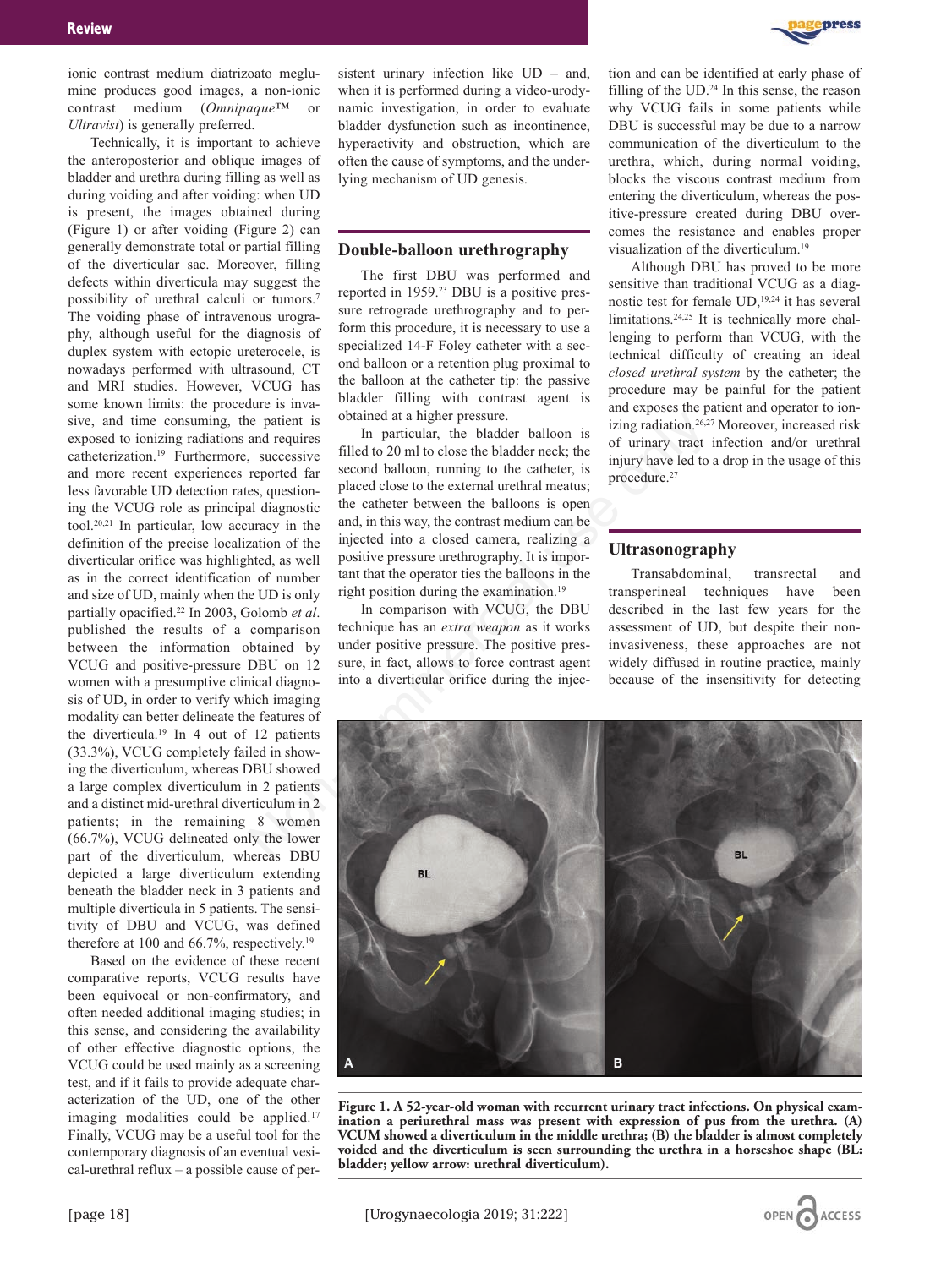

#### small diverticula (<2 cm).<sup>10,28</sup>

Transvaginal US (TV-US) (7–10 MHz) has also been tried for the study of urethra and abnormalities, with better results, being able to detect UD that do not fill with contrast agent. With this approach, the urethra is fully visible from the meatus to the bladder neck in different planes, and additional information on UD characteristics (size, number, site, content) may be achieved.<sup>29</sup> The advantages of US include absence of ionizing radiation, wide availability, ability to differentiate the type of mass (solid *vs* cystic) and the precise relationship of the diverticulum to the urethra; finally, it is the imaging method of choice for pregnant patients with suspicion of urethral pathology. However, TV-US has the relevant disadvantage of involving direct urethral compression as well as poor resolution for deep soft tissue, inter-operator variability, and differentiating UD from other peri-urethral cystic diseases.5,10

Referring to US techniques applied to urogynecology, a *new entry* is the translabial ultrasound (TL-US) approach, which has proved to be a valid option in the study of disorders of the lower urogenital tract.30 To perform a correct TL-US evaluation, the principal procedural phases are the following: i) probe placement on the anterior vulvar commissure (directed to the anterior vaginal wall), firstly on the median sagittal plane under the pubis; ii) initial image acquisition (sagittal plane), showing the arcuate ligament of the pubis, the bladder with bladder neck and the longitudinal section of the urethra; the arcuate ligament of the pubis appears as a hyperechoic image and is a crucial landmark; the urethral lumen appears as a transonic channel bounded by hypoechoic outline; iii) image acquisition on the coronal plane (rotating the probe 90° anti-clockwise), focusing on the urethral lumen and any eventual abnormalities<sup>5</sup> (Figure 3).

The periurethral mass may be easily detected and its echogenicity evaluated: a neoformation is defined as UD only if a communication channel to the urethral lumen is identifiable. In 2009, El-Zein *et al.* reported their experience in locating the UD neck intra-operatively, in patients in which cystoscopy had failed: they showed the relevant role of TL-US as a diagnostic tool and as surgical guidance, identifying 95% of the UD without the help of level II diagnostic methods.31 Then, Gugliotta *et al*., in 2015, suggested the use of TL-US as a first-line method for the evaluation of urethral masses in an outpatient setting, especially when UD is clinically suspected, also focusing on the sonographic characteristics in differential diagnosis with the para-urethral and

OPEN CACCESS



**Figure 2. The diverticulum is clearly seen in after voiding film (BL: bladder; yellow arrow: urethral diverticulum).**



**Figure 3. Trans-labial ultrasound of a simple (A) and complex (B) urethral diverticulum in longitudinal section (BL: bladder; yellow arrow: urethral diverticulum; red star: pubis)**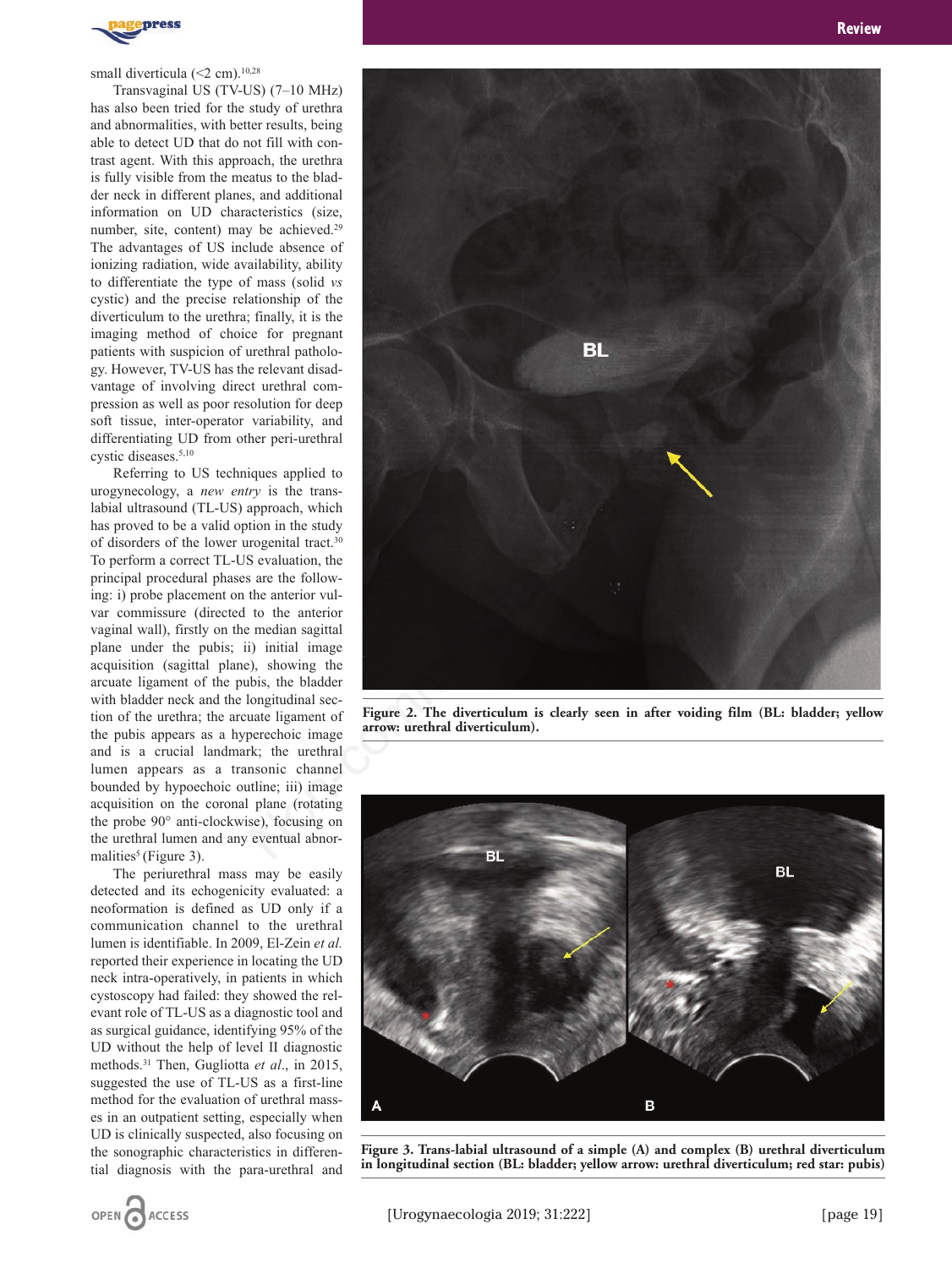vaginal cyst.<sup>5</sup> In addition to minimal invasiveness, TL-US allows to achieve the images from various angles of view, evaluating the spatial relationship of the UD to the urethra. Certainly, a skilled operator is necessary.

## **Magnetic Resonance Imaging**

MRI plays an important role in the evaluation of the urogenital tract and, in particular, urethral diseases in women. Literature is not extensive but other groups have reported almost 100% MRI sensitivity to diagnose UD.32-34

It may be performed with a torso phased-array coil or an endoluminal (endorectal, endovaginal, or endourethral) coil, thereby allowing improved signal-tonoise ratio and high-resolution imaging.35,36 Female urethral examinations are performed on a 1.5-T MR imager with a pelvic phased-array coil. The suggested MRI protocol consists of axial, coronal, and sagittal fat-saturated fast spin echo T2-weighted sequences (repetition time msec/echo time msec =  $4,000-5,500/80-120$ , three signals acquired, echo train length of 12, 18–24-cm field of view, 3–5-mm section thickness, no intersection gap,  $512 \times 512$  matrix).<sup>7</sup>

The intravenous administration of contrast medium can be helpful in differentiating a condition of inflammation from malignancy in the context of a UD; possible malignancy arising from a diverticulum can be visualized as enhancing soft tissue within the diverticulum. On the other hand, endoluminal MRI is excellent for defining the characteristics of a lesion that involve the urethra: it has been able to confirm the presence of the orifice of the UD or assess the non-communication of the urethral mass.37 This approach allows good recognition of the urethral diverticular cavity: single or multiple, unilocular or multilocular, internal acute inflammation or neoplasm (mainly after the administration of contrast agent); moreover, considering the soft-tissue contrast capacity, MRI adequately differentiates a solid mass from a complex diverticulum with septa (Figure 4).

The advantages of MRI include multiplanar capability, with an optimal characterization of female urethral and periurethral diseases or its abnormalities,<sup>38</sup> and lack of ionizing radiation. However, the main disadvantages include high cost and longer examination time.<sup>13</sup> It is worth noting that more recent experiences on the topic with the addition of surgical data seem to limit the paradigm that MRI is the gold standard to diagnose UD. Kim *et al*. evaluated the role of MRI in the diagnosis of UD in 20

patients showing sensitivity limited to 70% but with higher accuracy than VCUG and UC: 14 *vs* 11 out of 20 diverticula, respectively identified with MRI and VCUG/UC. Authors, however, highlighted that the use of MRI contrast medium is able to enhance the characteristics of the content of the UD, such as in showing granulation tissue or carcinoma.39 Chung *et al*., in 2010, reported a discrepancy between MRI and surgical findings in a sample of 76 patients who underwent diverticulectomy: in 41 patients who had previously undergone MRI, 10 (24.4%) were diagnostic errors (diverticula were not seen on MRI in 3 cases).<sup>32</sup> To explain these diagnostic errors, authors proposed different hypotheses; UD did not appear fluid filled on T2-weighted imaging and it is dynamic by nature with constant fluctuation in size. In this sense, a limitation of MRI is that it captures images at a single point in time, in contrast to more dynamic tests that capture real-time images, such as VCUG.32 Some recent studies also show that MRI does not have excellent sensitivity in detecting ostia.32,33,40 However, MRI is certainly a relevant tool to evaluate UD, especially in the pre-operative phase, but physicians should be aware of its limitations.



## **New tools: computer tomography-voiding cystourethrography**

Recent evolutions in multidetector CT have made 2D and 3D reformatted CT images available for several diagnostic fields.7 The new-generation CT scanners (with faster scanning speeds) allowed urethral evaluation with new techniques as CT voiding cystourethrography (CT-VCUG) and virtual urethroscopy. In this field, the use of a 16-MDCT scanner is innovative, with a detector configuration of 0.75 mm~16 and a pitch of 1.25. The gantry is firstly positioned at the level from which the scanning starts (the top of the bladder) and then the patient is asked to void. When this signal is noticed, an unenhanced scan down to the inferior margin of symphysis pubis is achieved.21 The scanning time is very fast (about 7 seconds). Axial images are reconstructed with a 1-mm thickness and interval; thin-slab (2-mm) coronal and sagittal images and 3D CT urethrographic images, as well as CT virtual urethroscopic images, are reformatted.<sup>21</sup>

The multidetector CT has several advantages in comparison with standard techniques: rapid scanning, thin collima-



**Figure 4. Magnetic resonance imaging (with contrast medium) of female urethral diverticulum (BL: bladder; yellow arrow: urethral diverticulum; red circle: pubis). Reproduced with permission from: Gugliotta G, Calagna G, Adile G, et al. Use of trans-labial ultrasound in the diagnosis of female urethral diverticula: A diagnostic option to be strongly considered. The Journal of Obstetrics and Gynaecology Research 2015;41:1108-14. doi:10.1111/jog.12676**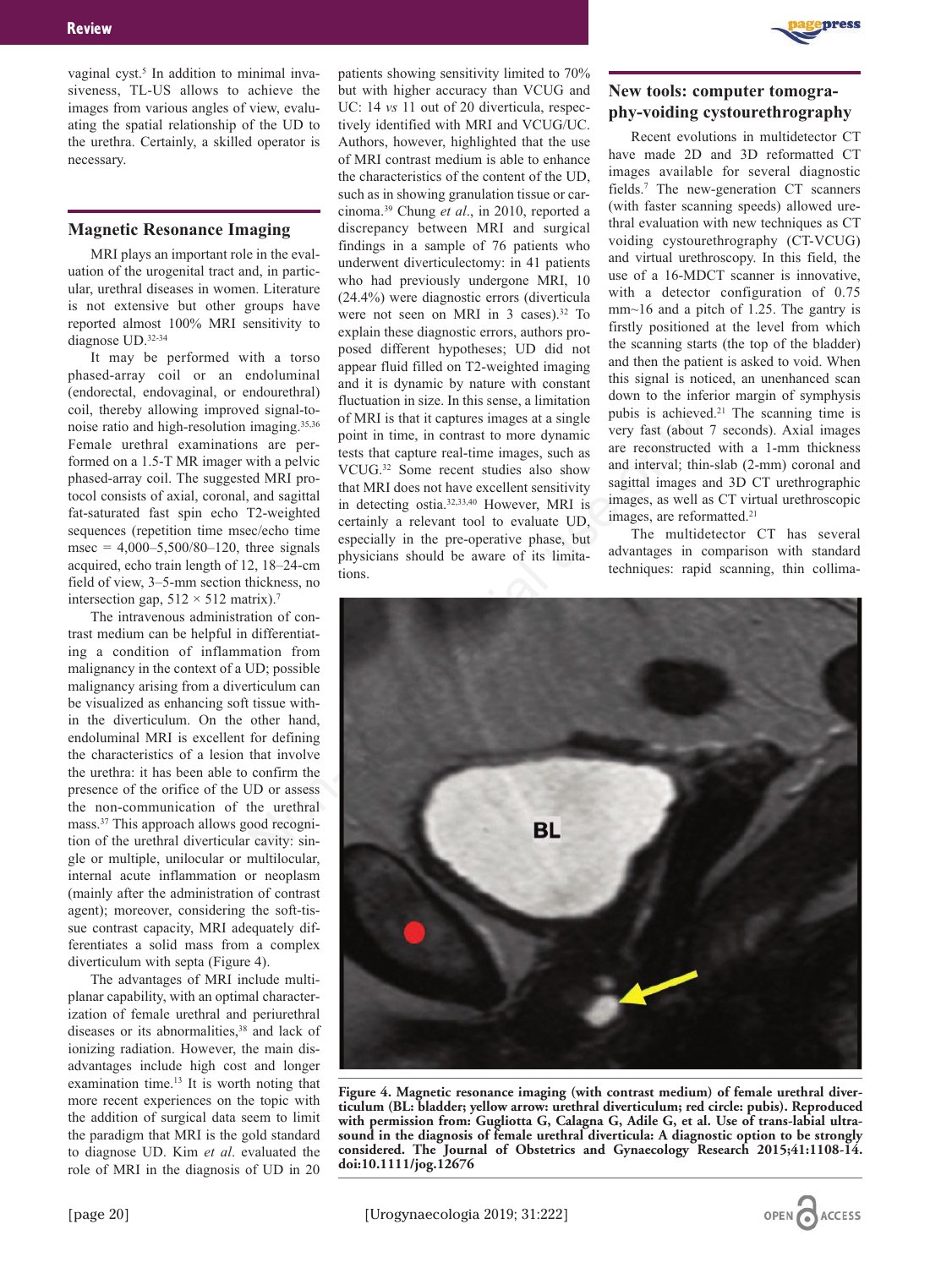

tion, and highly improved resolution of the z-axis; these technical characteristics allow the multiplanar and 3D reformatted images of high quality, comparable to those of conventional VCUG.7

This approach can show the accurate measurement of diverticulum size, the simultaneous viewing of 2D and 3D images of the urethra (without magnification or distortion) and the presence and exact location of the opening of the UD in the urethral lumen, and clearly visualize the neck; this last capacity makes the multidetector CT unique in this diagnostic field, as identification of the neck of the UD is almost impossible with other imaging techniques.<sup>41</sup> Moreover, it is associated to good patient compliance, minimal organ injury and less discomfort compared with traditional UC. Lee *et al.*, in 2014, described the clinical usefulness of CT-VCUG using a 16- multidetector CT in pre-operative evaluation of female UD. In this study, authors reported an exceptional result on 14 consecutive patients who underwent urethral diverticulectomy and were previously studied using the CT-VCUG technique: diverticular ostium was detected by CT-VCUG in all the considered cases, while only in 71.4% by UC.41 However, some difficulties still need to be overcome to achieve real diffusion in the practice of this imaging technique. In fact, the procedure is time-consuming and voiding while lying on the CT table may be not easy for some patients, thereby lengthening the timing of exam or making the evaluation impossible to obtain adequate voiding images;<sup>21</sup> nevertheless, this last limitation is identical for conventional VCUG. Finally, the problem of radiation should be considered for the patients in reproductive age (the genitalia are within the scan regions).

## **Recent findings**

In the last years, the international literature focused different aspects of the topic. First of all, more attention has been placed on the diagnostic aspects of videourodynamics (VUDS), known to be useful in 62- 95% of patients with UD and also providing additional information on associated urinary disfunction.42 In a retrospective case note review of 20 women with symptomatic UD, VUDS was diagnostic in 90% (n=18) of UD patients, being helpful in accurately characterizing the symptoms. In 15% of cases, stress urinary incontinence was associated; high detrusor pressure at maximum flow rate and low catheter-free uroflow rate, which indicated the possibilities of bladder outlet obstruction, were observed (40% of



cases).42 The relevant role of TLUS was confirmed by data from a large retrospective study on 4121 women, examined with 3D/4D TLUS and urethroscopy with a 0 degree cystoscope.43 In 25 cases (0.6%) were found a major urethral abnormality on TLUS and in 17 case the cystic structure it has been hypothesized to be an UD: urethroscopy confirmed the diverticulum in 16 cases (94%).43 In 2017, Zhao *et al*. published data on the use of the 640-Multislice CT (640-MSCT), with 3D and 4D reconstruction, to ascertain the existence of the UDs and to figure out their locations, sizes, ostia and shapes in 16 female patients.44 Using new-generation 640-MSCT, images of a contrast agent-filled urethra during patient voiding were obtained in approximately 5 seconds, providing more detailed urethral structure, which made it possible to identify the UD ostia easily and clearly; also, the high resolution of the system made it feasible to detect the small amount of contrasts passing through the ostia, even the narrow ones. Finally, with the help of post processing techniques, authors reformatted 3D and 4D images, and all patients were diagnosed accurately pre-operation, with a positive predictive values of 100% in diagnosis of female UD.44 Highly interesting was the recent rare case of a large UD complicating pregnancy in third trimester, influencing the mode of delivery, performed by cesarean section.<sup>45</sup> In fact, the diagnosis and management of UD in pregnancy are challenging because of the rare nature of the condition, the varied presentations and the possibility of misdiagnosis, often related to absence of pelvic examination during second and third trimester. However, early identification of UD during pregnancy may allow for possible aspiration and trial of labor with the anticipation of a vaginal delivery. A notable review of English and Japanese literature on the problem of urethral diverticulum carcinoma (UDC) in women, an extremely rare condition (only 126 reported cases) with several diagnostic difficulties because of its nonspecific presentation.46 Urine cytology may be a useful initial screening test and has been reported to be positive in 10/11 (91%) cases in which it was utilised. The gold standard investigations to date seems to be a combination of gadolinium-enhanced MRI which can be used for diagnosis, staging and surveillance followed by transvaginal trucut or transurethral biopsies for definitive diagnosis. Moreover, cystoscopy may play an important role in the pathological diagnosis and in localization of the tumor origin and CT may be used to assess for lymph node enlargesing a 16- multi-<br>
identify the UD ostia easily and clearly;<br>
ites, such as i<br>
are vehicular of the system made<br>
interaction of the system made<br>
interactive translations of the system made<br>
interactive translations betwee

### **Conclusions**

UD is still difficult to diagnose and certainly, the first essential step for a timely diagnosis is the *idea* of the possibility of a UD in women with persistent lower urinary tract symptoms. Clinicians should know the main imaging features of this pathology and also the multiple, currently available techniques for its correct diagnosis. The key point of successful surgical management of UD is correct identification of the ostium.

Current literature data confirm a *resized* role of conventional VCUG alone in the diagnosis of UD. It is not always sufficient for the detection of diverticula and the ostia, and is considered a highly invasive technique. However, it should be remembered that video-urodynamic could be useful in the case of coexistent functional abnormalities, such as incontinence or obstruction. A similar comment can be made for DBU, which has been introduced to improve sensitivity, but the question of invasiveness remains. TL-US is the new favored tool thanks to its minimal invasiveness and easy retrieval, but it still has poor specificity in differentiation from other peri-urethral lesions; consequently, implementation with UC is often needed. It is relevant to also consider that UC has many limitations (such as the definition of diverticular mass features), and moreover it sometimes fails, especially in the difficult case when infection or obstruction is present in the neck of a diverticulum.

Today, MRI and CT-VCUG appear to be the most efficient techniques in the diagnosis and pre-operative definition of female UD. MRI is superior to other techniques in its sensitivity and in showing the relationship between UD and urethral canal, thanks to the multiplane scan and good soft-tissue contrast, but often it does not show the exact location of the ostium. The innovation of 3D-MR sequences and the endorectal coil have improved the traditional results of MRI: the long scanning time has been reduced and the resolution increased. Certainly, the high cost of MRI and its technical accessories remain the main limitation and not all centers have MRI availability.

The use of CT-VCUG (and virtual urethroscopy), while having the classic disadvantage of the conventional contrast enhanced radiologic procedures, represent a very reliable approach providing structural information of the UD, giving both urethral and extraluminal high quality anatomic information. Moreover, it is associated to good patient compliance and minimal organ injury. However, the priority element in these rare cases of UD is above all to suspect the possibility of the pathology in the presence of

ment, distant tissue and bone metastasis.46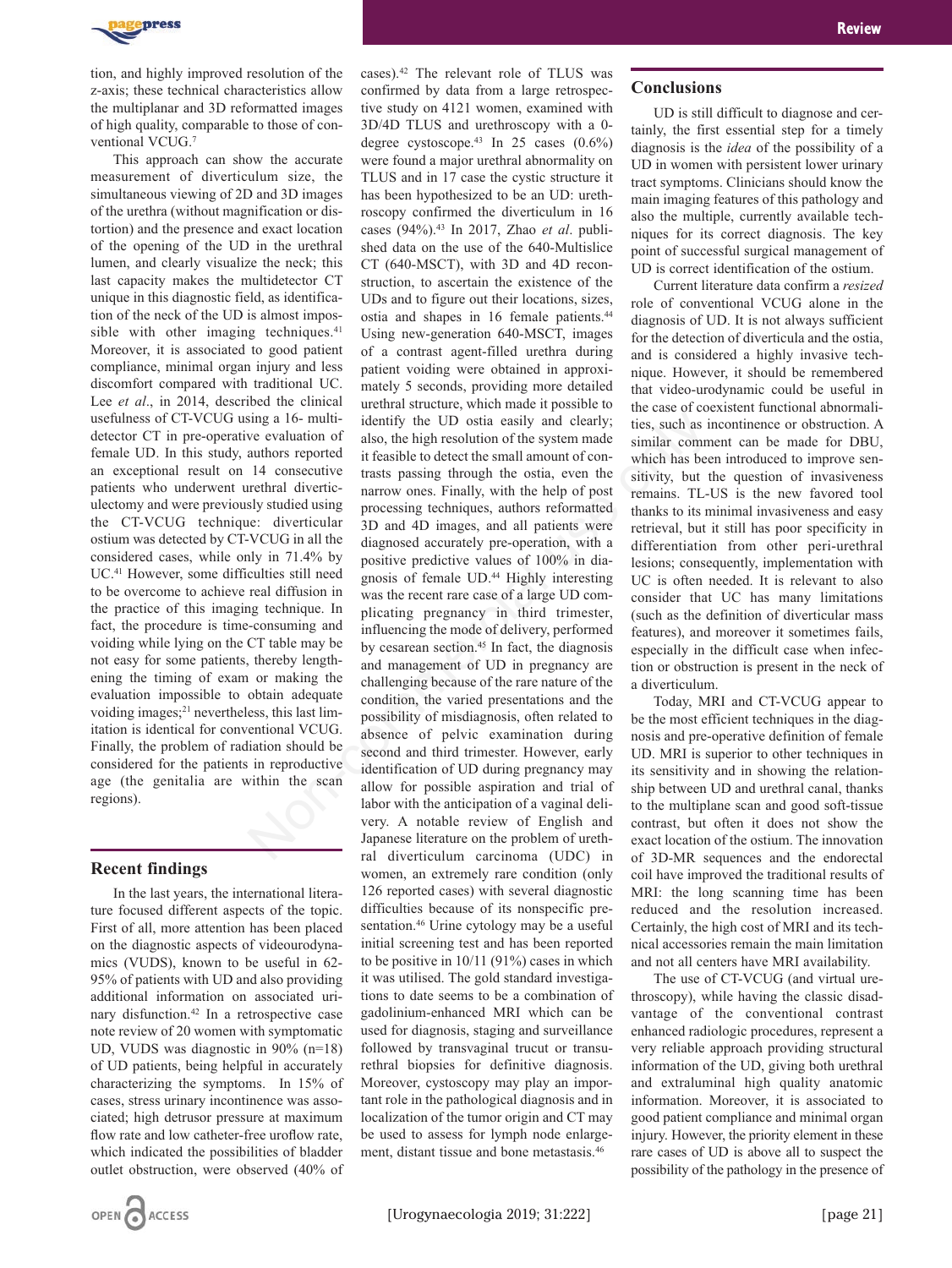significant lower urinary tract symptoms in a woman, in order to get a prompt diagnosis.

### **References**

- 1. Hey W. Practical observations in surgery. Philadelphia: James Humphreys; 1805. p 303.
- 2. Singla P, Long SS, Long CM, et al. Imaging of the female urethral diverticulum. Clin Radiol 2013;68:e418-25.
- 3. El-Nashar SA, Bacon MM, Kim-Fine S, et al. Incidence of female urethral diverticulum: a population-based analysis and literature review. Int Urogynecol J 2014;25:73-9.
- 4. Ljungqvist L, Peeker R, Fall M. Female urethral diverticulum: 26-year followup of a large series. J Urol 2007;177:219- 24.
- 5. Gugliotta G, Calagna G, Adile G, et al. Use of trans-labial ultrasound in the diagnosis of female urethral diverticula: A diagnostic option to be strongly considered. J Obstet Gynaecol Res 2015; 41:1108-14.
- 6. Ingber MS, Firoozi F, Vasavada SP, et al. Surgically corrected urethral diverticula: Long-term voiding dysfunction and reoperation rates. Urology 2011;77:65-9.
- 7. Chou CP, Levenson RB, Elsayes KM, et al. Imaging of female urethral diverticulum: An update. Radiographics 2008;28:1917-30.
- 8. Leach GE, Bavendam TG. Female urethral diverticula. Urology 1987;30:407- 15.
- 9. Lee TG, Keller FS. Urethral diverticulum: Diagnosis by ultrasound. AJR Am J Roentgenol 1977;128:690-1.
- 10. Keefe B, Warshauer DM, Tucker MS, Mittelstaedt CA. Diverticula of the female urethra: Diagnosis by endovaginal and transperineal sonography. AJR Am J Roentgenol 1991;156:1195-7.
- 11. Siegel CL, Middleton WD, Teefey SA, et al. Sonography of the female urethra. AJR Am J Roentgenol 1998;170:1269- 74.
- 12. Arunkalaivanan AS, Baptiste M, Sami T. Urethral diverticulum in women: retrospective case series. J Obstet Gynecol India 2016;66:47-51.
- 13. Antosh DD, Gutman RE. Diagnosis and managment of female urethral diverticulum. Female Pelvic Med Reconstr Surg 2011;17:264-71.
- 14. Boyd SD, Raz S. Female urethral diverticula. In: Raz S, ed. Female Urology. Philadelphia: Saunders; 1983. pp 378- 396.
- 15. Peters WA, Vaughan ED. Urethral

diverticulum in the female. Etiologic factors and postoperative results. Obstet Gynecol 1976;47:549-52.

- 16. Stewart M, Bretland PM, Stidolph NE. Urethral diverticula in the adult female. Br J Urol 1981;53:353-9.
- 17. Wang AC, Wang CR. Radiologic diagnosis and surgical treatment of urethral diverticulum in women. A reappraisal of voiding cystourethrography and positive pressure urethrography. J Reprod Med 2000;45:377-82.
- 18. Ganabathi K, Leach GE, Zimmern PE, Dmochowski R. Experience with management of urethral diverticulum in 63 women. J Urol 1994;152:1445-52.
- 19. Golomb J, Leibovitch I, Mor Y, et al. Comparison of voiding cystourethrography and double-balloon urethrography in the diagnosis of complex female urethral diverticula. Eur Radiol 2003;13:536-42.
- 20. Romanzi LJ, Groutz A, Blaivas, JG. Urethral diverticulum in women: diverse presentations resulting in diagnostic delay and mismanagement. J Urol 2000;164:428-33.
- 21. Kim SH, Kim SH, Park BK, et al. CT voiding cystourethrography using 16- MDCT for the evaluation of female urethral diverticula: initial experience. AJR Am J Roentgenol 2005;184:1594-6.
- 22. Khati NJ, Javitt MC, Schwartz AM, Berger BM. MR imaging diagnosis of a urethral diverticulum. Radiographics 1998;18:517-22.
- 23. Drutz HP. Urethral diverticula. Obstet Gynecol Clin North Am 1989;16:923-9.
- 24. Jacoby K, Rowbotham RK. Double balloon positive pressure urethrography is a more sensitive test than voiding cystourethrography for diagnosing urethral diverticulum in women. J Urol 1999; 162:2066-9. Not, 171, 21, 2003, 13:354-42.<br>
interlinal diverticula. Eur Radiol cal outcomes.<br>
die G, et al. 200.8, 13:364-2.<br>
1 diverticula: Urethral diverticulum in women: utility of magnosity<br>
and in the 20. Romanzi LJ, Groutz A, B
	- 25. Handel LN, Leach GE. Current evaluation and management of female urethral diverticula. Curr Urol Rep 2008;9:383- 8.
	- 26. Lee RA. Diverticulum of the urethra: Clinical presentation, diagnosis and management. Clin Obstet Gynecol 1984;27:490-8.
	- 27. Neitlich JD, Harris Jr E, Glickman MG, Smith RC. Detection of urethral diverticula in women: comparison of a high resolution fast spin echo technique with double balloon urethrography. J Urol 1998;159:408-10.
	- 28. Wexler JS, McGovern TP. Ultrasonography of female urethral diverticula. AJR Am J Roentgenol 1980;134:737-40.
	- 29. Fontana D, Porpiglia F, Morra I, Destefanis P. Transvaginal ultrasonog-

raphy in the assessment of organic diseases of female urethra. J Ultrasound Med 1999;18:237-41.

- 30. Martensson O, Duchek M. Translabial ultrasonography with pulsed colour-Doppler in the diagnosis of female urethral diverticula. Scand J Urol Nephrol 1994;28:101-4.
- 31. El-Zein C, Khoury N, El-Zein Y, et al. Intraoperative translabial ultrasound for urethral diverticula: A road map for surgeons. Eur J Radiol 2009;70:133-7.
- 32. Chung DE, Purohit RS, Girshman J, Blaivas JG. Urethral diverticula in women: Discrepancies between magnetic resonance imaging and surgical findings. J Urol 2010;183:2265-9.
- 33. Ockrim J, Allen D, Shah P, et al. A tertiary experience of urethral diverticulectomy: diagnosis, imaging and surgical outcomes. BJU Int 2009;103:1550- 4.
- 34. Foster R, Amundsen C, Webster G. The utility of magnetic resonance imaging for diagnosis and surgical planning before transvaginal periurethral diverticulectomy in women. Int Urogynecol J Pelvic Floor Dysfunct 2007;18:315-9.
- 35. Macura KJ, Genadry R, Borman TL, et al. Evaluation of the female urethra with intraurethral magnetic resonance imaging. J Magn Reson Imaging 2004;20: 153-9.
- 36. Elsayes KM, Mukundan G, Narra VR, et al. Endovaginal magnetic resonance imaging of the female urethra. J Comput Assist Tomogr 2006;30:1-6.
- 37. Daneshgari F, Zimmern PE, Jacomides L. Magnetic resonance imaging detection of symptomatic noncommunicating intraurethral wall diverticula in women. J Urol 1999;161:1259-62.
- 38. Siegelman ES, Banner MP, Ramchandani P, Schnall MD. Multicoil MR imaging of symptomatic female urethral and periurethral disease. RadioGraphics 1997;17:349-65.
- 39. Kim B, Hricak H, Tanagho EA. Diagnosis of urethral diverticula in women: Value of MR Imaging. AJR Am J Roentgenol 1993;161:809-15.
- 40. Portnoy O, Kitrey N, Eshed I, et al. Correlation between MRI and doubleballoon urethrography findings in the diagnosis of female periurethral lesions. Eur J Radiol 2013;82:2183-8.
- 41. Lee YJ, Son SJ, Paick JS, Kim SW. Preoperative CT voiding cystourethrography using 16-multidetector CT in female urethral diverticulum. PLoS One 2014;9:e107448.
- 42. Kuan-Jung L, Yu-Hua F, Alex Tong-Long L. Role of urodynamics in management of urethral diverticulum in